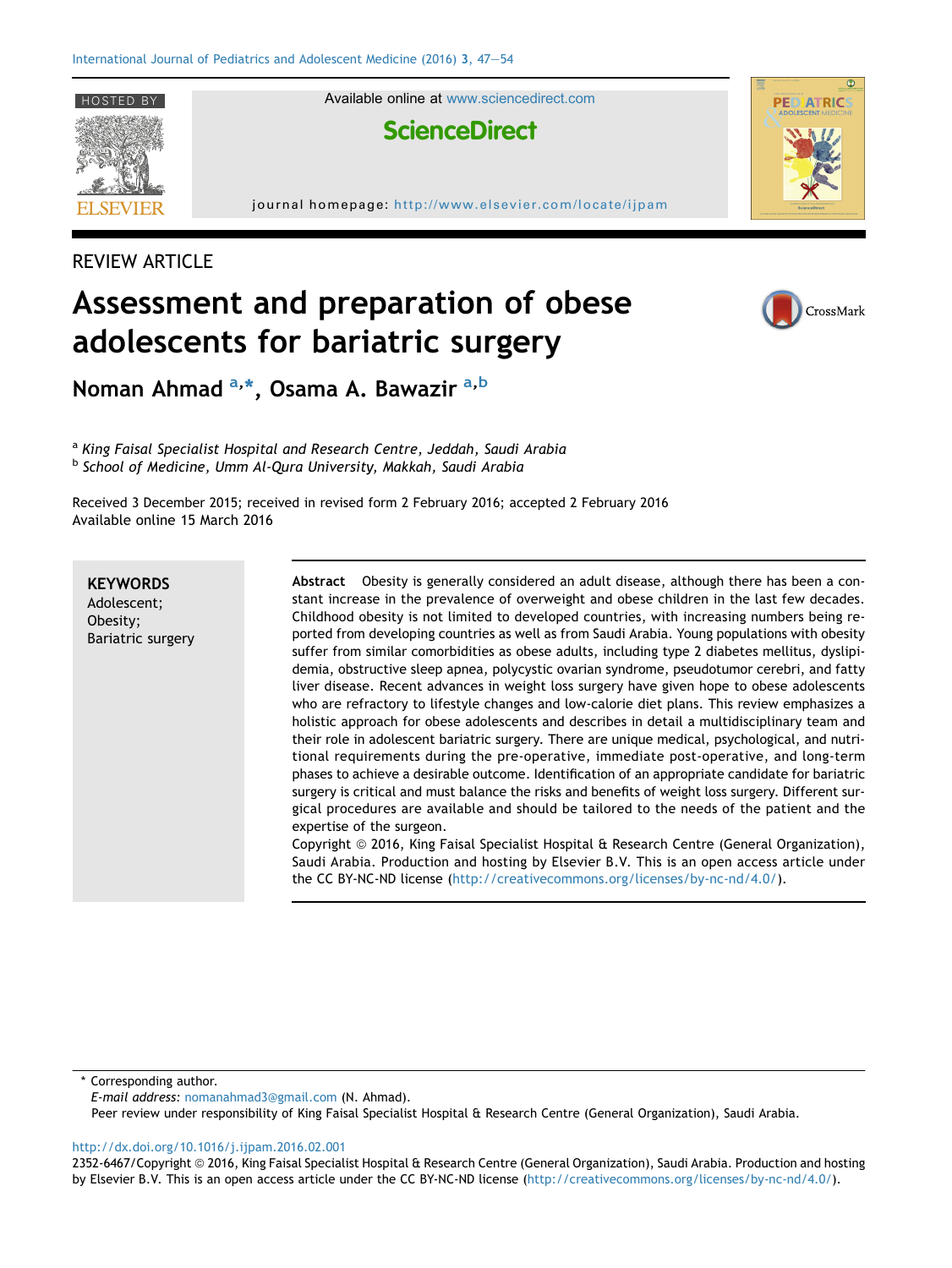## 1. Introduction

The prevalence of obesity has been rising in children and adolescents in recent decades, and a sustained increase in severe obesity has been observed at a young age. Nearly 2% of children and adolescents are morbidly obese in the United States [\[1\].](#page-5-0) Young age obesity is multifactorial and can result due to genetic, environmental and social factors, and energy imbalance  $[2]$ . Weight reduction plans with lifestyle changes including a healthy and low-calorie diet, exercise and specific counseling for pediatric obese patients has modest results with minimal sustainability [\[3,4\].](#page-5-0) Obesity-related comorbidities were once only considered to be associated with the adult obese population, but the adolescent obese population has exhibited an increase in the occurrence of type 2 diabetes mellitus, dyslipidemia, obstructive sleep apnea, polycystic ovarian syndrome, pseudotumor cerebri, and fatty liver disease [\[5\].](#page-5-0) In addition to medical comorbidities, youths with obesity are also at risk for psychiatric disorders such as depression, anxiety, and low self-esteem  $[6]$ , and the probability of becoming an obese adult is much higher for obese children than for normal weight children. A body mass index (BMI) above the 99th percentile in children is strongly linked to a BMI above 30 kg/m<sup>2</sup> as an adult [\[7\].](#page-6-0) Comorbidities and mortality are higher in adults who were obese adolescents compared to those who become obese as adults  $[8]$ . These factors have resulted in increased bariatric surgery in adolescents [\[9\]](#page-6-0).

### 2. Epidemiology and definitions

The most common way to measure the body fat is to calculate the body mass index (BMI) because direct measurement of fat is difficult. BMI is not always a true measure of body fat, as athletes with significant muscle mass can have high BMIs but a very low body weight fat percentage. However, body fat content can be reliably predicted with BMI in children and adolescents [\[10\].](#page-6-0) Adult BMI classifies a body fat content of 25 kg/m<sup>2</sup> and above as overweight; 30 kg/m<sup>2</sup> and above as obese; 40 kg/m<sup>2</sup> and above as morbidly obese; and 50 kg/ $m^2$  and above as super obese [\[11\].](#page-6-0) The Centers for Disease Control and Prevention provide BMI centile charts accounting for age, gender, and growth pattern. Children with BMI growth curves between 85th-94th percentiles are defined as overweight, and those in or above the 95th percentile are obese  $[11]$ . More severe obese adolescents are defined by an expert committee of the American Academy of Pediatrics, which states a BMI of  $30-32$  for 10-12 year old and a BMI of 34 for 14-16 year old as the 99th percentile, and any value above the 99th is defined as extreme obesity [\[12\]](#page-6-0).

The global prevalence of childhood obesity was estimated in 2010, and 43 million children (35 million in developing countries) were estimated to be overweight and obese, with 92 million at risk of being overweight [\[13\].](#page-6-0) The National Health and Nutrition Examination Survey reported US data from 2009 to 2010 stating 31.8% of children age  $2-19$  had BMI above 85th percentile, 16.9% were above the

95th percentile, and 12.3% were above the 97th percentile [\[14\].](#page-6-0)

The prevalence of childhood obesity in Saudi Arabia has been increasing in the last 2 decades, and the reported prevalence falls between that of developed and developing countries. A cross sectional national epidemiological survey of 12,701 children (boys 6281; girls 6420) was published in 2002, which reported that 10.7% of boys and 12.7% of girls were overweight, and 6.0% of boys and 6.74% of girls were obese [\[15\].](#page-6-0) One study published in 2007 compared the two data sets from 1988 to 2005 to analyze the trend of body fat and obesity in primary school boys [\[16\].](#page-6-0) A significant rise in body mass index (16.5  $\pm$  2.1 to 18.0  $\pm$  4.0 kg/m<sup>2</sup>; P < .005) was observed over this period. Another study in 2005 examined the frequency of overweight, obesity and severe obesity in Saudi children aged  $5-18$  [\[17\]](#page-6-0) using the World Health Organization (WHO) 2007 reference to define overweight, obese, and severely obese children. There were 19,317 healthy children, of which 50.8% were boys. The prevalence of overweight, obesity, and severe obesity in different age groups was 23.1%, 9.3% and 2%, respectively.

### 3. Comorbid conditions with obesity

There is increasing evidence that pediatric obesity is associated with substantial medical and psychological comorbidity, similar to adults.

Type 2 diabetes mellitus (T2DM): Type 2 diabetes mellitus is linked to obesity, and as the prevalence of obesity rises, the incidence of type 2 diabetes mellitus has also increased in pediatric populations [\[18\]](#page-6-0). Children with T2DM are at higher risk for developing obesity-related problems early in life, including hypertension, dyslipidemia, fatty liver disease, and atherosclerosis [\[19\]](#page-6-0).

Obstructive sleep apnea: Sleep disorders with symptoms of snoring, hypopnea, and apnea are highly associated with childhood obesity. Obstructive sleep apnea can cause variable degrees of fatigue, poor academic performance, hypertension, and ventricular dysfunction [\[20\].](#page-6-0)

Non-alcoholic steatohepatitis: The incidence of nonalcoholic fatty liver disease is much higher in obese children compared to lean children. Of obese children, 38% exhibit steatosis compared to 5% of lean children, and nonalcoholic steatohepatitis is seen 9% in obese children and 1% of lean children [\[21\]](#page-6-0).

Metabolic syndrome: Metabolic syndrome, including high waist circumference, dyslipidemia, hyperinsulinism, elevated inflammatory markers, and the presence of hypertension with ventricular hypertrophy has been reported in young obese adults. These factors are strong predictors of long-term cardiovascular morbidity [\[22\].](#page-6-0)

Benign intracranial hypertension: Benign intracranial hypertension or pseudotumor cerebri is associated with high intracranial pressure without a mass lesion, has been associated with obesity and is resolved with weight loss management [\[23\].](#page-6-0)

Quality of life: Obesity in adolescents has significant negative impact on quality of life with psychological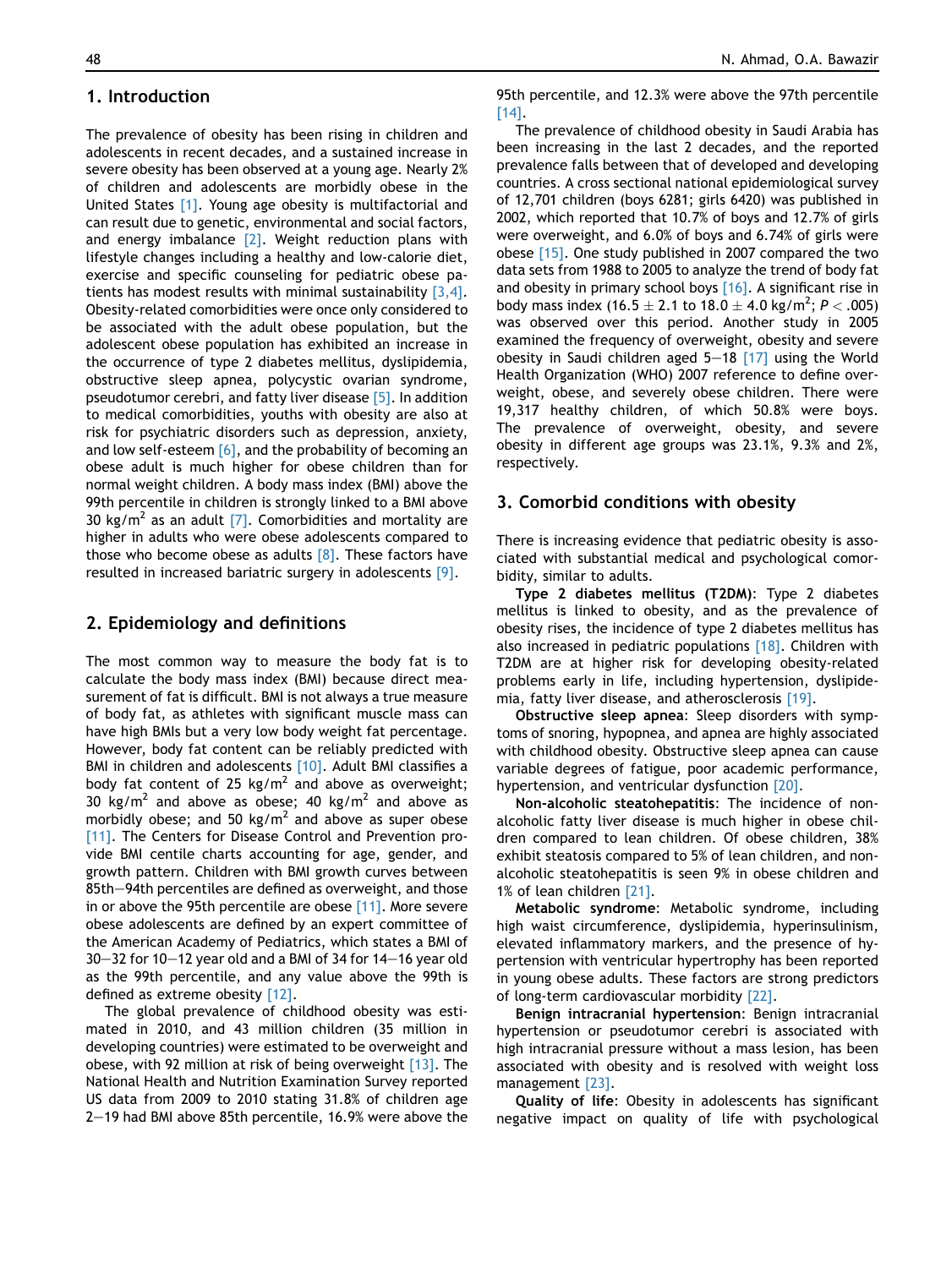consequences [\[24,25\]](#page-6-0). One study of obese adolescents reported 53% suffer mild depression, 30% self-reported clinically significant depression, and 45% are clinically depressed based on a report from the mother [\[26\].](#page-6-0)

A review of the published literature and best practice guidelines indicated reduction or resolution of these medical and psychological comorbidities after weight reduction from surgical treatment  $[27-29]$  $[27-29]$ .

## 4. Multidisciplinary team development

The selection and preparation of patients for weight loss surgery requires a well-qualified and coordinated team of professionals. The development of a multidisciplinary team (MDT) and a clinical pathway has generated positive and sustained outcomes in children and adolescents undergoing bariatric surgery [\[30\].](#page-6-0) MDT and periodic rounds for each case provide an opportunity for holistic and patient familybased approach for selection as well as pre-surgical and post-surgical management [\[31\].](#page-6-0)

An ideal MDT should contain four to five members (Table 1): a trained pediatric bariatrician or pediatric specialist with an interest and experience in pediatric obesity, an adult or pediatric surgeon with bariatric surgery and adolescent care experience, a certified pediatric dietician to address the pre and post-surgical diet plan, a pediatric psychologist with expertise in adolescent and family treatment and experience treating eating disorders, and a coordinator who is a registered nurse or social worker to maintain coordination in the MDT and between the patient/ family and the health professionals with an aim of good compliance and follow up  $[28]$ . Other desirable members include a hepatologist with expertise in fatty liver disease, a pediatric endocrinologist with experience in diabetes and dyslipidemia, and an exercise physiologist [\[31\]](#page-6-0).

## 5. Patient selection (suitability) criteria

Careful and vigilant selection of candidates for bariatric surgery is vital for positive outcomes and the post-surgical well-being of the patient. Once a candidate fulfills the selection criteria, it is critical for the team of health professionals to prepare the patient for surgery and post-

| Table 1<br>team.     |  |                                                                                                                    |  | Adolescent bariatric surgery multidisciplinary |
|----------------------|--|--------------------------------------------------------------------------------------------------------------------|--|------------------------------------------------|
| Mandatory<br>members |  | • Pediatrician with expertise in<br>pediatric obesity and related<br>comorbidities<br>• Surgeon with experience in |  |                                                |
|                      |  | adolescent bariatric surgery<br>• Pediatric dietician<br>• Pediatric psychologist                                  |  |                                                |
|                      |  |                                                                                                                    |  |                                                |
|                      |  | coordinator                                                                                                        |  | • Nurse or social worker acting as a           |
| Desirable            |  | • Pediatric endocrinologist                                                                                        |  |                                                |
| members              |  | • Pediatric hepatologist                                                                                           |  |                                                |
|                      |  | • Exercise physiologist                                                                                            |  |                                                |

surgical care and to realistically explain weight reduction targets.

Published best practice guidelines, position statements, and clinical pathways based on emerging evidence of favorable bariatric surgery results in pediatric age groups have established criteria for child and adolescent bariatric surgery very similar to the adult criterion [\[30,32,33\]](#page-6-0). These criteria are as follows (Table 2):

- Body mass index: A BMI higher than 35 kg/m<sup>2</sup> in the presence of serious comorbid conditions such as type 2 diabetes mellitus, obstructive sleep apnea (AHI  $>$  15), pseudotumor cerebri, or non-alcoholic steatohepatitis. A BMI above 40 kg/m<sup>2</sup> with mild comorbid conditions, such as mild OSA (AHI  $\geq$  5), insulin resistance, impaired<br>fasting glucose bypertension dyslinidemia and fasting glucose, hypertension, dyslipidemia, impaired quality of life.
- Failed weight reduction: Candidate has registered for a well-organized weight reduction program with a dieticianpost, a behavioral, and physical therapist for 6 months, but it has failed to show a healthy reduction in his/her weight.
- Tanner stage and skeletal maturity: Candidates should have reached a pubertal maturity of Tanner stage  $IV-V$ and achieved more than 95% of their adult height based on radiographic evidence.
- Understanding lifestyle changes: Good candidates show comprehension and commitment to lifestyle changes, including the dietary habits required postoperatively to avoid complications and sustain weight loss.
- Psychosocial compatibility: Various psychosocial aspects must be evaluated before a final decision can be

Table 2 Adolescent bariatric surgery eligibility criteria.

| Candidates for    | 1. BMI $>$ 35 kg/m <sup>2</sup> with T2DM, OSA             |
|-------------------|------------------------------------------------------------|
| adolescent        | $(AHI > 15)$ , BIH, severe NASH.                           |
| bariatric         | 2. BMI >40 kg/m <sup>2</sup> with OSA (>5),                |
| surgery           | insulin resistance, impaired                               |
|                   | fasting blood glucose, hyper-                              |
|                   | tension, dyslipidemia, impaired                            |
|                   | quality of life.                                           |
| Eligibility       | 1. Unsuccessful at healthy weight                          |
| criteria          | reduction using a structured                               |
|                   | program for a 6 month period                               |
|                   | 2. Tanner stage IV-V                                       |
|                   | 3. Skeletal maturity of $>95\%$                            |
|                   | 4. Understanding of<br>lifestyle                           |
|                   | changes and dietary                                        |
|                   | requirements                                               |
|                   | 5. Good psychological well-being                           |
|                   | with strong social support                                 |
| Contraindications | 1. Correctable medical cause of<br>obesity                 |
|                   | 2. Psychological disability                                |
|                   | 3. Substance abuse                                         |
|                   | 4. Pregnancy                                               |
|                   | BMI, body mass index; T2DM, type 2 diabetes mellitus; OSA, |

obstructive sleep apnea; BIH, benign intracranial hypertension; NASH, non-alcoholic steatohepatitis.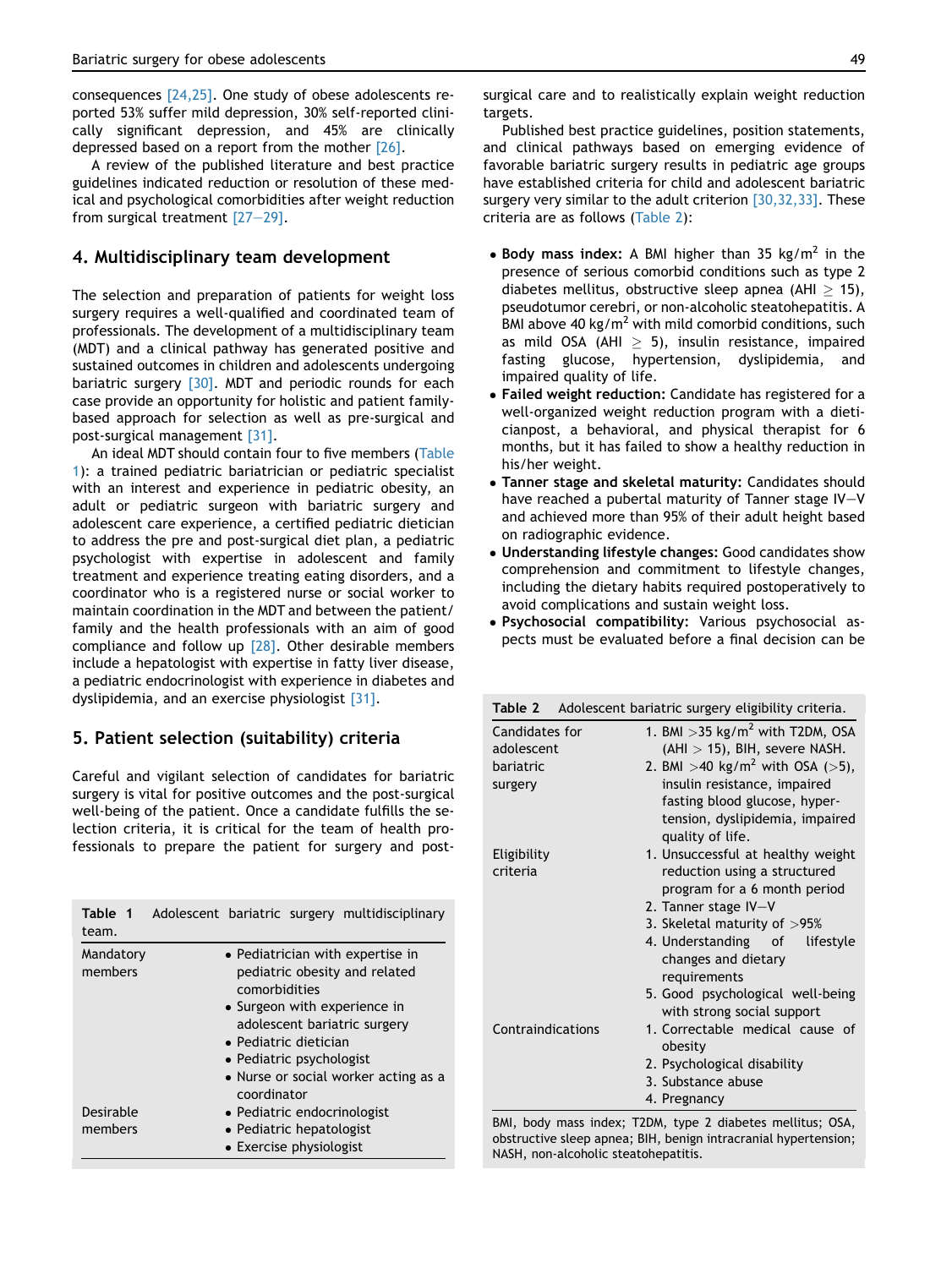<span id="page-3-0"></span>made. The patient and family should exhibit mature decision making abilities, understand the risk and benefits of surgery, and have realistic weight loss expectations. The existence of strong family support and other social supports such as close friendships and a minimization of social isolation support a better outcome. The patient and family should demonstrate compliance with the pre-operative plan and motivation for the postoperative lifestyle. Any psychotic disorders require treatment and must be under control.

 Contraindications: Candidates should be excluded if they exhibit correctable medical causes of obesity, substance abuse, medical or psychological disabilities that would impair compliance with the post-operative care plan and pregnancy or planning pregnancy  $12-18$ months after the surgery [\[20\].](#page-6-0)

# 6. Pre-surgical assessment (preparation) for bariatric surgery

Every child/adolescent candidate for bariatric surgery should receive a detailed assessment, preparation, and counseling from each member of above mentioned multidisciplinary team.

 Medical assessment: The pediatrician considered to be the MDT leader should perform the initial assessment while considering the requirements and complications of bariatric surgery and is obliged to address the comorbid conditions associated with obesity [\[31\].](#page-6-0) The burden of disease is determined with a full medical assessment and diagnostic work up (Table 3). A routine work up includes a complete blood count, renal and liver profile, fasting blood glucose and insulin, glycated hemoglobin (HbA1c), lipid profile, Vitamin D, parathyroid hormone, thyroid function test, ACTH, cortisol, blood group, and coagulation profile. Other micronutrients such as Vitamin B1, B6, B12, folate, zinc, magnesium, copper, and iron might also be screened.

The radiological work up includes abdominal ultrasound to screen for gallstones, and a pelvic ultrasound might be performed on girls above 12 years age. Skeletal maturity should be assessed with bone age using a left wrist X-ray. The bone mineral density measurement with dual-energy Xray absorptiometric scan is important because of the high risk of reduced bone density after bariatric surgery.

Polysomnography is indicated if the history is suggestive of sleep apnea. Genetic studies can also be considered if the clinical examination is indicative of any syndrome or monogenic obesity [\[30,34\].](#page-6-0) Prophylaxis for deep venous thrombosis with pharmacologic therapy and mechanical compression stockings should be advised if there is high risk for post-operative DVT [\[35\]](#page-6-0).

 Psychological assessment: The psychologist has a vital role preparing the patient for surgery. He/she identifies the strengths and barriers that will help achieve a positive surgical outcome. Multiple sessions and interviews should explore the patient, family, and their surroundings to create a holistic approach resolving psychosocial issues (Table 4).

The psychological assessment consists of three components. 1. Evaluation of current family environment and stressors. 2. Evaluation of emotional maturity, cognitive function and comprehension of the surgery, and relevant recommendations. 3. Counseling for perioperative dietary and psychosocial changes [\[31\].](#page-6-0)

Psychiatric disorders such as depression, low selfesteem, and anxiety are higher in obese youth  $[6]$ . Depression is reported to be  $3-4$  times higher in obese young candidates for bariatric surgery [\[36\]](#page-6-0). Overweight adolescents are also at higher risk for body image disorders [\[37\].](#page-6-0) The psychological assessment provides an opportunity to treat these functional disorders and also to provide behavioral therapy if any substance abuse has been documented by the patient or caregivers [\[38\]](#page-6-0).

Special attention should be given to specific aspects related to weight management and surgery. These include [\[38\]:](#page-6-0)

| mains for adolescent bariatric surgery.<br>1. Complete blood count<br>Laboratory<br>Psychological<br>2. Renal profile<br>• Evaluation of current family<br>tests | Psychological and nutritional assessment do- |
|------------------------------------------------------------------------------------------------------------------------------------------------------------------|----------------------------------------------|
|                                                                                                                                                                  |                                              |
|                                                                                                                                                                  |                                              |
| 3. Liver profile<br>environment and stressors<br>assessment                                                                                                      |                                              |
| 4. Fasting blood glucose and insulin<br>• Evaluation of emotional matu-                                                                                          |                                              |
| 5. HbA1c<br>rity, cognitive function and                                                                                                                         |                                              |
| comprehension of the surgery,<br>6. Lipid profile                                                                                                                |                                              |
| and relevant recommendations<br>7. Vitamin D and PTH                                                                                                             |                                              |
| 8. TSH and FT4<br>• Counseling for perioperative di-                                                                                                             |                                              |
| 9. Blood group and coagulation profile<br>etary and psychosocial changes                                                                                         |                                              |
| <b>Nutritional</b><br>• Pre-operative weight loss<br>10. Micronutrients: Vitamin B1, B6,                                                                         |                                              |
| • Micro-nutrient deficiencies<br>B12, folate, zinc, magnesium,<br>assessment                                                                                     |                                              |
| copper, and iron profile<br>• Immediate post-operative diet                                                                                                      |                                              |
| Radiological<br>progression plan<br>1. Bone age                                                                                                                  |                                              |
| 2. Abdominal ultrasound<br>work up<br>• Long term post-operative diet                                                                                            |                                              |
| 3. Dual energy X-ray absorptiometric scan<br>and supplementation                                                                                                 |                                              |
| Polysomnography<br>• Bone health<br>Sleep study                                                                                                                  |                                              |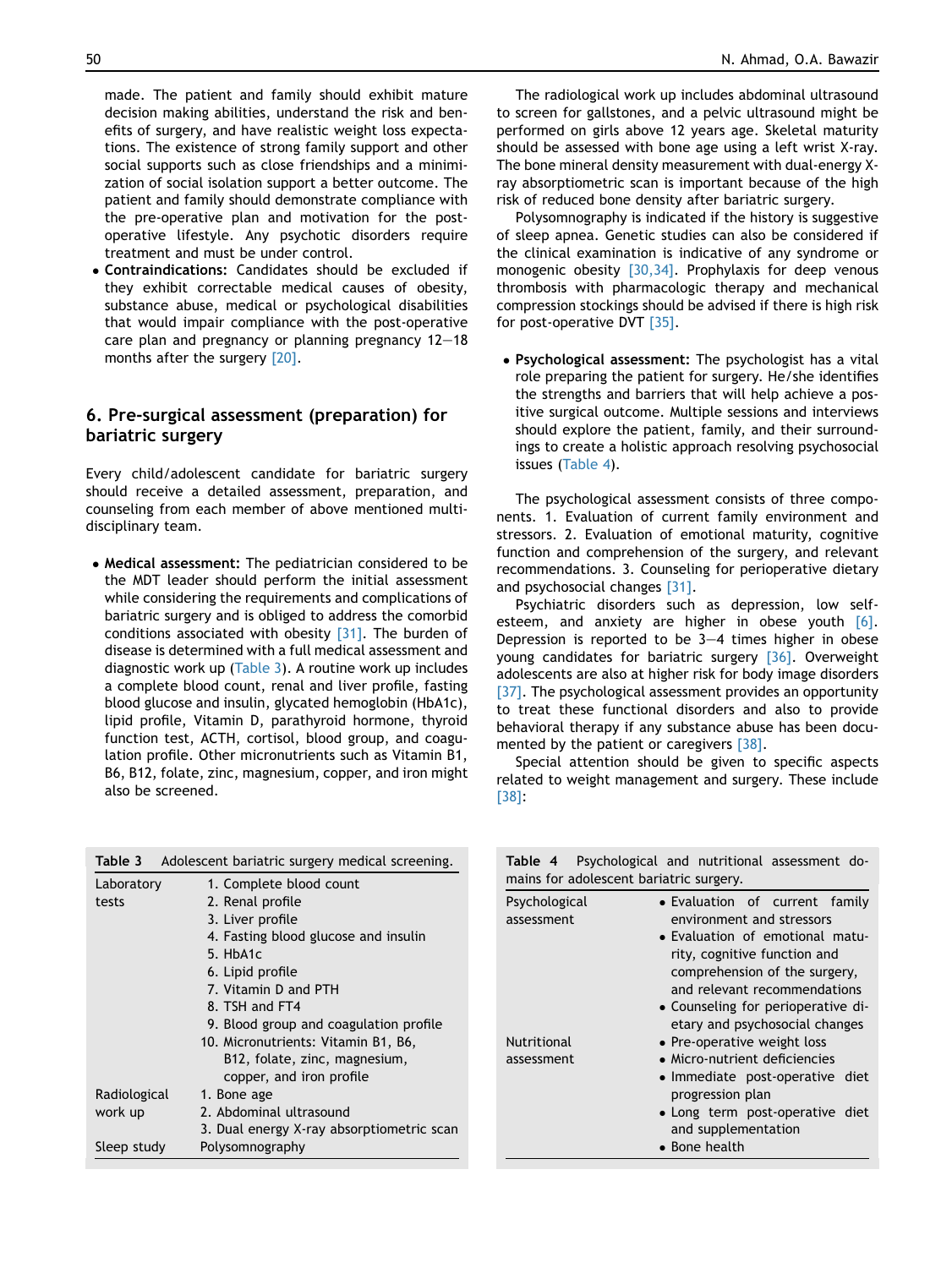- 1. Adherence to the treatment of medical comorbid conditions.
- 2. Knowledge and expectations of bariatric surgery in terms of changes in lifestyle and magnitude of weight loss.
- 3. History of dietary- and activity-based weight loss attempts.
- 4. Eating habits and disorders such as binge eating and bulimia nervosa.
- 5. Barriers to activity habits including financial restrains or lack of time.
- 6. Motivation to change after surgery.
- Nutritional assessment: Every child undergoing bariatric surgery and his/her family needs nutritional counseling and education for pre-operative weight loss and screening for micronutrient deficiencies, an immediate post-operative diet progression plan, and a long term post-operative diet and supplementation plan with special attention to bone health ([Table 4\)](#page-3-0) [\[39\].](#page-6-0)

Nutritional management should begin 6 months prior to surgery with progressive family base structured meal plans. It is crucial that the family provide an encouraging and supportive environment that adheres to dietary recommendations. The restriction of calories to 1000 kcal with a carbohydrate-controlled liquid diet 10 days prior to surgery will deplete hepatic glycogen and shrink liver size, facilitating the surgical approach [\[31\].](#page-6-0)

Obese adolescents might exhibit micronutrient deficiencies even prior to surgery due to unbalanced diet and poor food choices. It is advised to perform screening and supplementation if necessary for Vitamin B1, B12, iron, folate, and Vitamin D [\[39\].](#page-6-0)

The post-operative diet progression plan varies with each surgical procedure, and it is critical to follow the recommended plan to avoid surgical complications. Centers offering bariatric surgery should have a written protocol in place. Patient understanding of the plan in advance can avoid psychological stress and improve the compliance [\[39\]](#page-6-0).

Macronutrients, water, and proteins are commonly deficient after surgery. Dehydration can result due to restricted intake, diarrhea secondary to dumping syndrome or if concentrated forms of sugars (honey, jelly, or candy) are ingested. Young girls have a daily recommended intake of  $2.3-2.7$  L of water, and  $3.3-3.7$  L are recommended for boys [\[40\].](#page-6-0) Protein deficiency is more common in malabsorptive procedures such as biliopancreatic diversion, but it has also been observed in pure restrictive procedures as well. The adult recommendation for protein intake is  $60-90$  g per day for restrictive surgery and  $80-120$  g per day for malabsorptive procedures [\[41\]](#page-6-0).

Micronutrient deficiencies are common after surgery and include both water- and fat-soluble vitamins. Regular screening (every 3 months to yearly) and supplementation of multivitamins with Vitamin B1, B6, B12, folate, iron, and Vitamin D is mandatory. The most common deficiencies are Vitamin D and iron. Iron and folate replacement is particularly important in young menstruating girls whose chances of pregnancy improve with weight loss [\[39\].](#page-6-0)

Bone mineral density is also reduced after surgery due to the decrease in BMI, but low Vitamin D and high parathyroid hormone levels might further deteriorate bone health. In adults, Vitamin D replacement does not fully restore bone density, suggesting a role for other hormones such as ghrelin [\[42\]](#page-6-0). The minimum recommended dose of calcium is 1300 mg/day and Vitamin D is  $600-2000$  IU  $[43]$ .

 Surgical assessment and choice of procedure: The surgeon and the pediatric bariatrician make the final decision concerning surgery. He/she would choose one of the recommended procedures for adolescents according to his/her level of expertise and skill [\[31\]](#page-6-0). Surgical procedures [\(Fig. 1\)](#page-5-0) are classified as purely restrictive, purely malabsorptive, or mixed. Malabsorptive procedures including duodenal switch and biliopancreatic diversion are not recommended in the pediatric age group because of complications and severe malabsorption [\[44\].](#page-7-0)

Adjustable gastric banding is a reversible restrictive procedure, but it is not approved in the United States in patients under the age of 18 by The Food and Drug Administration (FDA) [\[27\].](#page-6-0) Laparoscopic sleeve gastrectomy is a primarily restrictive procedure, but it also helps reduce appetite because the ghrelin-producing segment of stomach is removed  $[45]$ . Sleeve gastrectomy is an irreversible procedure that has been shown to be safe and effective in adolescents [\[46,47\]](#page-7-0). Roux-en-Y gastric bypass (RYGB) is an irreversible but mixed restrictive and malabsorptive procedure, and it is the first technique reported to be performed on adolescents in the 1970s [\[48\]](#page-7-0). This is most widely used procedure in adults and children. Meta-analysis for adolescents receiving RYGB has shown good safety and efficacy [\[49\]](#page-7-0).

 Consent: The risks and benefits associated with bariatric surgery must be explained to the patient and family separately to avoid coercion. Informed assent from the patient should be obtained with an evaluation of his/her understanding of the risks, benefits, and follow-up plan. The parents' consent should include a detailed discussion of medical and surgical treatment options. Every effort should be made to avoid any subtle or overt coercion [\[28\].](#page-6-0)

## 7. Summary

Obesity prevalence is rising in pediatric populations. Bariatric surgery has shown promising results in terms of safety and efficacy, and there is a need to increase awareness among primary healthcare physicians to overcome the reluctance and barriers to bariatric surgery for the pediatric age group. A multidisciplinary approach, institutional protocols, and pathways can help patients and improve outcomes. Adolescents undergoing weight loss surgery require a smooth transition program in place.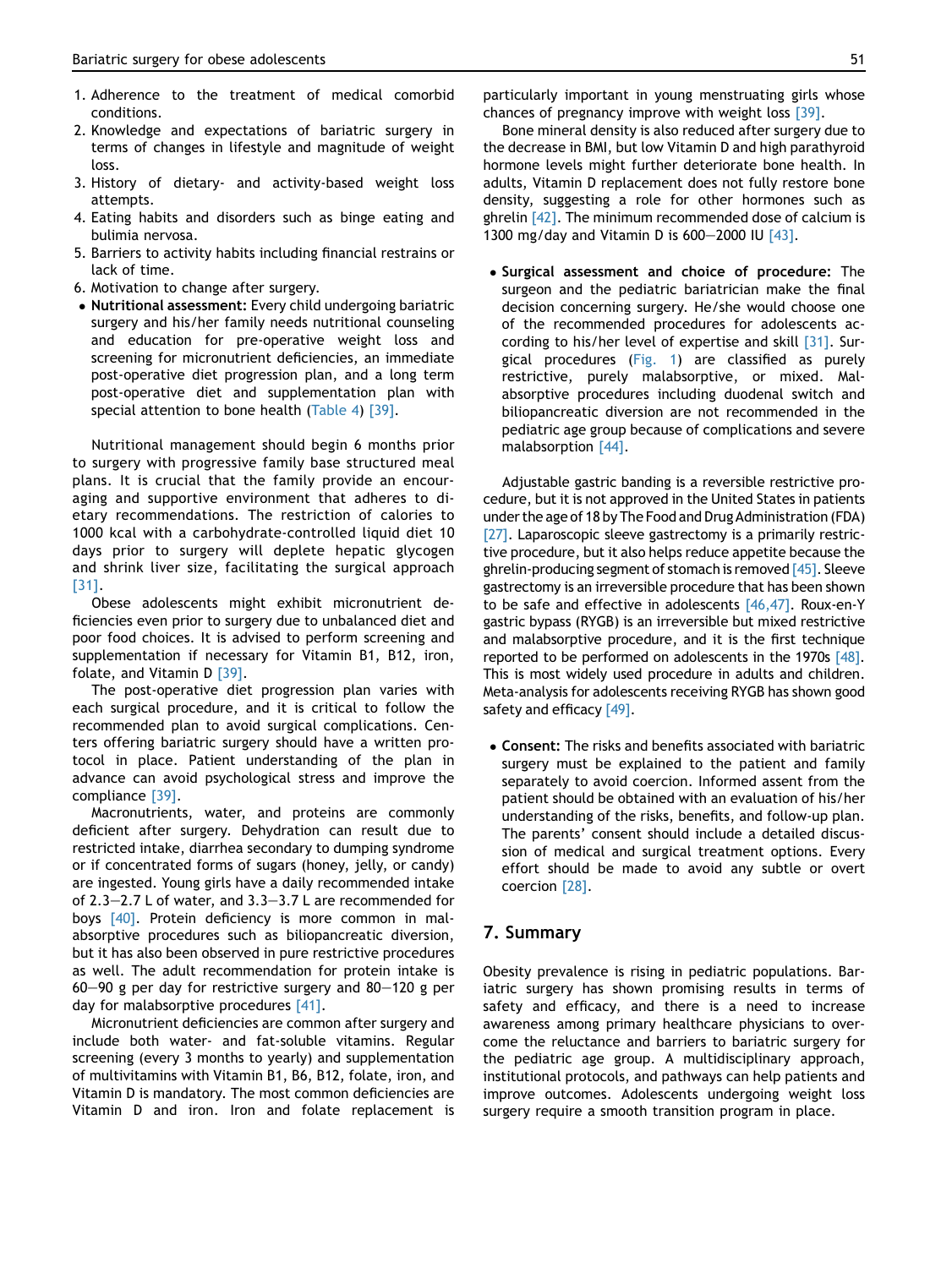<span id="page-5-0"></span>

Figure 1 (a) Normal gastrointestinal anatomy, (b) adjustable gastric band (AGB), (c) Roux-en-Y gastric bypass, and (d) vertical sleeve gastrectomy.

# Ethical clearance

Ethical clearance is not required for this review article.

# Conflict of interest

None to be declared by the authors.

## References

[1] [Skinner A, Skelton JA. Prevalence and trends in obesity and](http://refhub.elsevier.com/S2352-6467(16)00007-7/sref1) [severe obesity among children in the United States,](http://refhub.elsevier.com/S2352-6467(16)00007-7/sref1) [1999](http://refhub.elsevier.com/S2352-6467(16)00007-7/sref1)-[2012. JAMA Pediatr 2014;168\(6\):561](http://refhub.elsevier.com/S2352-6467(16)00007-7/sref1)-[6.](http://refhub.elsevier.com/S2352-6467(16)00007-7/sref1)

- [2] [Inge TH, Krebs NF, Garcia VF, Skelton JA, Guice KS, Strauss RS,](http://refhub.elsevier.com/S2352-6467(16)00007-7/sref2) [et al. Bariatric surgery for severely overweight adolescents:](http://refhub.elsevier.com/S2352-6467(16)00007-7/sref2) [concerns and recommendations. Pediatrics 2004;114:217](http://refhub.elsevier.com/S2352-6467(16)00007-7/sref2)-[23](http://refhub.elsevier.com/S2352-6467(16)00007-7/sref2).
- [3] [Danielsson P, Kowalski J, Ekblom O, Marcus C. Response of](http://refhub.elsevier.com/S2352-6467(16)00007-7/sref3) [severely obese children and adolescents to behavioral treat](http://refhub.elsevier.com/S2352-6467(16)00007-7/sref3)[ment. Arch Pediatr Adolesc Med 2012;166\(12\):1103](http://refhub.elsevier.com/S2352-6467(16)00007-7/sref3)-[8.](http://refhub.elsevier.com/S2352-6467(16)00007-7/sref3)
- [4] [Ebbeling CB, Pawlak DB, Ludwig DS. Childhood obesity:](http://refhub.elsevier.com/S2352-6467(16)00007-7/sref4) [public health crisis, common sense cure. Lancet 2002;360:](http://refhub.elsevier.com/S2352-6467(16)00007-7/sref4)  $473 - 82.$  $473 - 82.$  $473 - 82.$  $473 - 82.$
- [5] [Inge TH, Miyano G, Bean J, Helmrath M, Courcoulas A,](http://refhub.elsevier.com/S2352-6467(16)00007-7/sref5) [Harmon CM, et al. Reversal of type 2 diabetes mellitus and](http://refhub.elsevier.com/S2352-6467(16)00007-7/sref5) [improvements in cardiovascular risk factors after surgical](http://refhub.elsevier.com/S2352-6467(16)00007-7/sref5) [weight loss in adolescents. Pediatrics 2009;123:214](http://refhub.elsevier.com/S2352-6467(16)00007-7/sref5)-[22](http://refhub.elsevier.com/S2352-6467(16)00007-7/sref5).
- [6] [Zametkin AJ, Zoon CK, Klein HW, Munson S. Psychiatric as](http://refhub.elsevier.com/S2352-6467(16)00007-7/sref6)[pects of child and adolescent obesity: a review of the past 10](http://refhub.elsevier.com/S2352-6467(16)00007-7/sref6) [years. J Am Acad Child Adolesc Psychiatry 2004;43:134](http://refhub.elsevier.com/S2352-6467(16)00007-7/sref6)-[50](http://refhub.elsevier.com/S2352-6467(16)00007-7/sref6).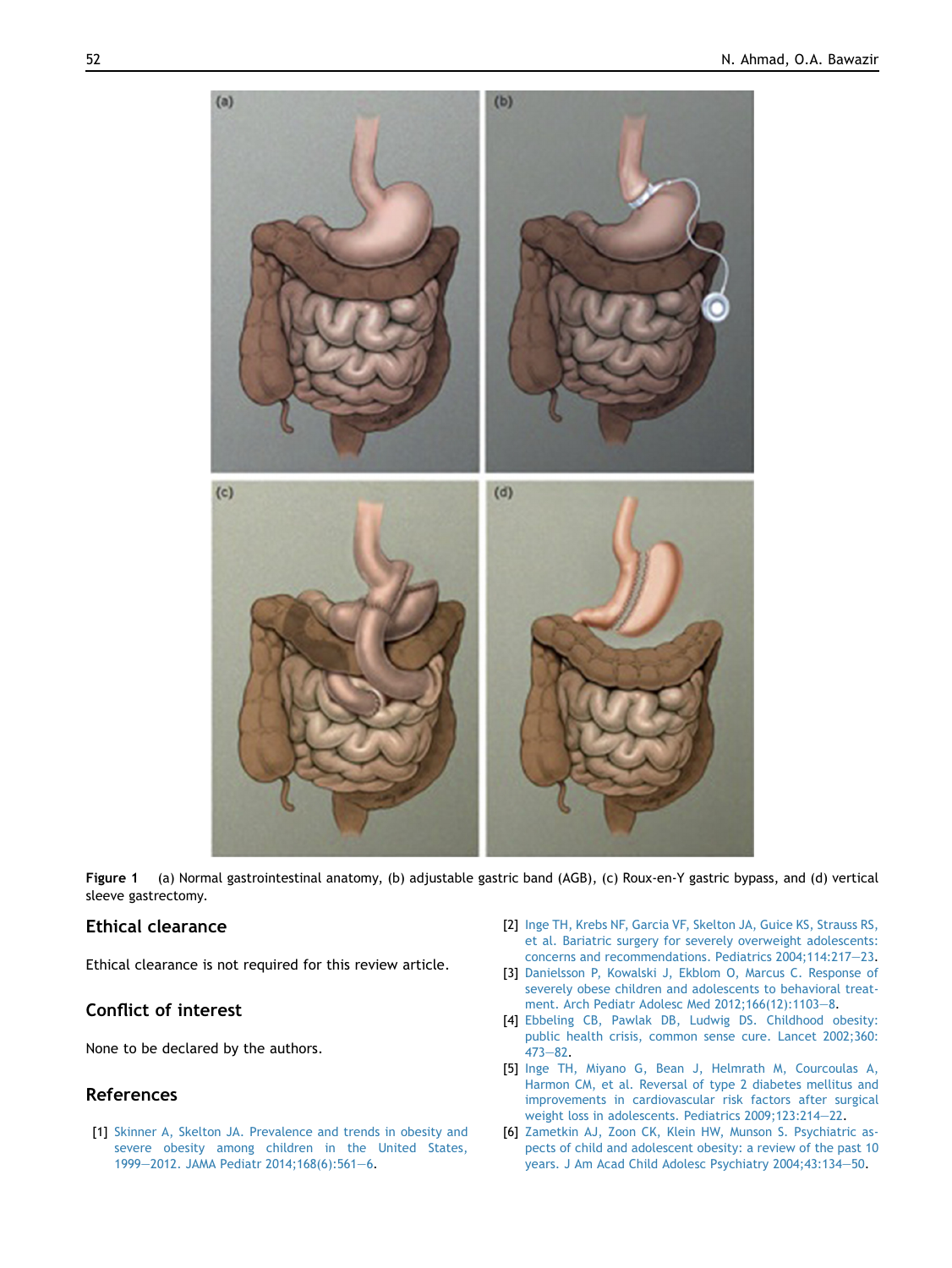- <span id="page-6-0"></span>[7] [Freedman DS, Mei Z, Srinivasan SR, Berenson GS, Dietz WH.](http://refhub.elsevier.com/S2352-6467(16)00007-7/sref7) [Cardiovascular risk factors and excess adiposity among over](http://refhub.elsevier.com/S2352-6467(16)00007-7/sref7)[weight children and adolescents: the Bogalusa Heart Study. J](http://refhub.elsevier.com/S2352-6467(16)00007-7/sref7) [Pediatr 2007;150. 12](http://refhub.elsevier.com/S2352-6467(16)00007-7/sref7)-[17.e2](http://refhub.elsevier.com/S2352-6467(16)00007-7/sref7).
- [8] [Vanhala M, Vanhala P, Kumpusalo E, Halonen P, Takala J.](http://refhub.elsevier.com/S2352-6467(16)00007-7/sref8) [Relation between obesity from childhood to adulthood and](http://refhub.elsevier.com/S2352-6467(16)00007-7/sref8) [the metabolic syndrome: population based study. BMJ 1998;](http://refhub.elsevier.com/S2352-6467(16)00007-7/sref8) [317:319.](http://refhub.elsevier.com/S2352-6467(16)00007-7/sref8)
- [9] [Kelleher DC, Merrill CT, CottrellL T, Nadler EP, Burd RS. Recent](http://refhub.elsevier.com/S2352-6467(16)00007-7/sref9) [national trends in the use of adolescent inpatient bariatric](http://refhub.elsevier.com/S2352-6467(16)00007-7/sref9) [surgery: 2000 through 2009. Arch Pediatr Adolesc Med 2012:](http://refhub.elsevier.com/S2352-6467(16)00007-7/sref9)  $1 - 7.$  $1 - 7.$  $1 - 7.$  $1 - 7.$
- [10] [Daniels SR, Khoury PR, Morrison JA. The utility of body mass](http://refhub.elsevier.com/S2352-6467(16)00007-7/sref10) [index as a measure of body fatness in children and adoles](http://refhub.elsevier.com/S2352-6467(16)00007-7/sref10)[cents: differences by race and gender. Pediatrics 1997;99\(6\):](http://refhub.elsevier.com/S2352-6467(16)00007-7/sref10)  $804 - 7.$  $804 - 7.$  $804 - 7.$
- [11] [Han TS, Sattar N, Lean M. ABC of obesity. Assessment of](http://refhub.elsevier.com/S2352-6467(16)00007-7/sref11) [obesity and its clinical implications. BMJ 2006;333\(7570\):](http://refhub.elsevier.com/S2352-6467(16)00007-7/sref11)  $695 - 8.$  $695 - 8.$  $695 - 8.$
- [12] [Barlow SE, Expert Committee. Expert committee recommen](http://refhub.elsevier.com/S2352-6467(16)00007-7/sref12)[dations regarding the prevention, assessment, and treatment](http://refhub.elsevier.com/S2352-6467(16)00007-7/sref12) [of child and adolescent overweight and obesity: summary](http://refhub.elsevier.com/S2352-6467(16)00007-7/sref12) [report. Pediatrics 2007;120\(Suppl. 4\):S164](http://refhub.elsevier.com/S2352-6467(16)00007-7/sref12)-[92](http://refhub.elsevier.com/S2352-6467(16)00007-7/sref12).
- [13] de Onis Mercedes, Blössner Monika, Borghi Elaine. Global [prevalence and trends of overweight and obesity among pre](http://refhub.elsevier.com/S2352-6467(16)00007-7/sref13)[school children. Am J Clin Nutr 2010;92:1257](http://refhub.elsevier.com/S2352-6467(16)00007-7/sref13)-[64.](http://refhub.elsevier.com/S2352-6467(16)00007-7/sref13)
- [14] [Ogden CL, Carroll MD, Kit BK, Flegal KM. Prevalence of obesity](http://refhub.elsevier.com/S2352-6467(16)00007-7/sref14) [and trends in body mass index among US children and ado](http://refhub.elsevier.com/S2352-6467(16)00007-7/sref14)[lescents, 1999-2010. J Am Med Assoc 2012;307\(5\):](http://refhub.elsevier.com/S2352-6467(16)00007-7/sref14) [483](http://refhub.elsevier.com/S2352-6467(16)00007-7/sref14)-[490Pubmed](http://refhub.elsevier.com/S2352-6467(16)00007-7/sref14).
- [15] [El-Hazmi Mohsen AF, Warsy Arjumand S. The prevalence of](http://refhub.elsevier.com/S2352-6467(16)00007-7/sref15) [obesity and overweight in 1-18 year old Saudi children. Ann](http://refhub.elsevier.com/S2352-6467(16)00007-7/sref15) [Saudi Med 2002;22\(5](http://refhub.elsevier.com/S2352-6467(16)00007-7/sref15)-[6\):303](http://refhub.elsevier.com/S2352-6467(16)00007-7/sref15)-[7.](http://refhub.elsevier.com/S2352-6467(16)00007-7/sref15)
- [16] [Al-Hazzaa Hazzaa M. Prevalence and trends in obesity among](http://refhub.elsevier.com/S2352-6467(16)00007-7/sref16) [school boys in central Saudi Arabia between 1988 and 2005.](http://refhub.elsevier.com/S2352-6467(16)00007-7/sref16) [Saudi Med J 2007;28\(10\):1569](http://refhub.elsevier.com/S2352-6467(16)00007-7/sref16)-[74](http://refhub.elsevier.com/S2352-6467(16)00007-7/sref16).
- [17] [El Mouzan Mohammad I, Foster Peter J, Al Herbish Abdullah S,](http://refhub.elsevier.com/S2352-6467(16)00007-7/sref17) [Al Salloum Abdullah A, Al Omer Ahmad A, Qurachi Mansour M,](http://refhub.elsevier.com/S2352-6467(16)00007-7/sref17) [et al. Prevalence of overweight and obesity in Saudi children](http://refhub.elsevier.com/S2352-6467(16)00007-7/sref17) and adolescents. Ann Saudi Med 2010 May-Jun;  $30(3)$ :  $203-8$ .
- [18] [Fagot-Campagna A, Pettitt DJ, Engelgau MM, Burrows NR,](http://refhub.elsevier.com/S2352-6467(16)00007-7/sref18) [Geiss LS, Valdez R, et al. Type 2 diabetes among North](http://refhub.elsevier.com/S2352-6467(16)00007-7/sref18) [American children and adolescents: an epidemiologic review](http://refhub.elsevier.com/S2352-6467(16)00007-7/sref18) [and a public health perspective. J Pediatr 2000;136:664](http://refhub.elsevier.com/S2352-6467(16)00007-7/sref18)-[72.](http://refhub.elsevier.com/S2352-6467(16)00007-7/sref18)
- [19] [Pinhas-Hamiel O, Zeitler P. Acute and chronic complications](http://refhub.elsevier.com/S2352-6467(16)00007-7/sref19) [of type 2 diabetes mellitus in children and adolescents. Lan](http://refhub.elsevier.com/S2352-6467(16)00007-7/sref19)[cet 2007;369:1823](http://refhub.elsevier.com/S2352-6467(16)00007-7/sref19)-[31](http://refhub.elsevier.com/S2352-6467(16)00007-7/sref19).
- [20] [Brandt ML, Harmon CM, Helmrath MA, Inge TH, McKay SV,](http://refhub.elsevier.com/S2352-6467(16)00007-7/sref20) [Michalsky MP. Morbid obesity in pediatric diabetes mellitus:](http://refhub.elsevier.com/S2352-6467(16)00007-7/sref20) [surgical options and outcomes. Nat Rev Endocrinol 2010;6:](http://refhub.elsevier.com/S2352-6467(16)00007-7/sref20)  $637 - 45.$  $637 - 45.$  $637 - 45.$  $637 - 45.$
- [21] [Schwimmer JB, Deutsch R, Kahen T, Lavine JE, Stanley C,](http://refhub.elsevier.com/S2352-6467(16)00007-7/sref21) [Behling C. Prevalence of fatty liver in children and adoles](http://refhub.elsevier.com/S2352-6467(16)00007-7/sref21)[cents. Pediatrics 2006;118:1388](http://refhub.elsevier.com/S2352-6467(16)00007-7/sref21)-[93.](http://refhub.elsevier.com/S2352-6467(16)00007-7/sref21)
- [22] [Morrison JA, Friedman LA, Harlan WR, Harlan LC, Barton BA,](http://refhub.elsevier.com/S2352-6467(16)00007-7/sref22) [Schreiber GB, et al. Development of the metabolic syndrome](http://refhub.elsevier.com/S2352-6467(16)00007-7/sref22) [in black and white adolescent girls: a longitudinal assessment.](http://refhub.elsevier.com/S2352-6467(16)00007-7/sref22) [Pediatrics 2005;116:1178](http://refhub.elsevier.com/S2352-6467(16)00007-7/sref22)-[82.](http://refhub.elsevier.com/S2352-6467(16)00007-7/sref22)
- [23] [Chandra V, Dutta S, Albanese CT, Shepard E, Farrales-](http://refhub.elsevier.com/S2352-6467(16)00007-7/sref23)[Nguyen S, Morton J. Clinical resolution of severely symptom](http://refhub.elsevier.com/S2352-6467(16)00007-7/sref23)[atic pseudotumor cerebri after gastric bypass in an adoles-](http://refhub.elsevier.com/S2352-6467(16)00007-7/sref23)cent. Surg Obes Relat Dis [200](http://refhub.elsevier.com/S2352-6467(16)00007-7/sref23)7:3:198-200.
- [24] [Fallon EM, Tanofsky-Kraff M, Norman AC, McDuffie JR,](http://refhub.elsevier.com/S2352-6467(16)00007-7/sref24) [Taylor ED, Cohen ML, et al. Health-related quality of life in](http://refhub.elsevier.com/S2352-6467(16)00007-7/sref24) [overweight and nonoverweight black and white adolescents. J](http://refhub.elsevier.com/S2352-6467(16)00007-7/sref24) Pediatr 2005:147:443-[50](http://refhub.elsevier.com/S2352-6467(16)00007-7/sref24).
- [25] [Strauss RS, Pollack HA. Social marginalization of overweight](http://refhub.elsevier.com/S2352-6467(16)00007-7/sref25) [children. Arch Pediatr Adolesc Med 2003;157:746](http://refhub.elsevier.com/S2352-6467(16)00007-7/sref25)-[52](http://refhub.elsevier.com/S2352-6467(16)00007-7/sref25).
- [26] [Zeller MH, Saelens BE, Roehrig H, Kirk S, Daniels SR. Psycho](http://refhub.elsevier.com/S2352-6467(16)00007-7/sref26)[logical adjustment of obese youth presenting for weight](http://refhub.elsevier.com/S2352-6467(16)00007-7/sref26) [management treatment. Obes Res 2004;12:1576](http://refhub.elsevier.com/S2352-6467(16)00007-7/sref26)-[86.](http://refhub.elsevier.com/S2352-6467(16)00007-7/sref26)
- [27] [Thakkar RK, Michalsky MP. Update on bariatric surgery in](http://refhub.elsevier.com/S2352-6467(16)00007-7/sref27) [adolescence. Curr Opin Pediatr 2015 Jun;27\(3\):370](http://refhub.elsevier.com/S2352-6467(16)00007-7/sref27)-[6.](http://refhub.elsevier.com/S2352-6467(16)00007-7/sref27)
- [28] [Pratt Janey SA, Lenders Carine M, Dionne Emily A,](http://refhub.elsevier.com/S2352-6467(16)00007-7/sref28) [Hoppin Alison G, Hsu George LK, Inge Thomas H, et al. Best](http://refhub.elsevier.com/S2352-6467(16)00007-7/sref28) [Practice updates for pediatric/adolescent weight loss surgery.](http://refhub.elsevier.com/S2352-6467(16)00007-7/sref28) [Obesity 2009;17:901](http://refhub.elsevier.com/S2352-6467(16)00007-7/sref28)-[10](http://refhub.elsevier.com/S2352-6467(16)00007-7/sref28).
- [29] Stefater MA, Jenkins T, Inge TH, Bariatric surgery for adoles[cents. Pediatr Diabetes 2013;14:1](http://refhub.elsevier.com/S2352-6467(16)00007-7/sref29)-[12](http://refhub.elsevier.com/S2352-6467(16)00007-7/sref29).
- [30] [Alqahtani Aayed R, Elahmedi Mohamed O. Pediatric bariatric](http://refhub.elsevier.com/S2352-6467(16)00007-7/sref30) [surgery: the clinical pathway. Obes Surg 2015;25:910](http://refhub.elsevier.com/S2352-6467(16)00007-7/sref30)-[21.](http://refhub.elsevier.com/S2352-6467(16)00007-7/sref30)
- [31] [Wulkan Mark L, Walsh Stephanie M. The multi-disciplinary](http://refhub.elsevier.com/S2352-6467(16)00007-7/sref31) [approach to adolescent bariatric surgery. Semin Pediatr Surg](http://refhub.elsevier.com/S2352-6467(16)00007-7/sref31)  $2014:23:2-4.$  $2014:23:2-4.$  $2014:23:2-4.$
- [32] [Pratt JS, Lenders CM, Dionne EA, Hoppin AG, Hsu GL, Inge TH,](http://refhub.elsevier.com/S2352-6467(16)00007-7/sref32) [et al. Best practice updates for pediatric/adolescent weight](http://refhub.elsevier.com/S2352-6467(16)00007-7/sref32) [loss surgery. Obes \(Silver Spring\) 2009;17:901](http://refhub.elsevier.com/S2352-6467(16)00007-7/sref32)-[10.](http://refhub.elsevier.com/S2352-6467(16)00007-7/sref32)
- [33] [Michalsky M, Reichard K, Inge T, American Society for Meta](http://refhub.elsevier.com/S2352-6467(16)00007-7/sref33)[bolic and Bariatric Surgery. ASMBS pediatric committee best](http://refhub.elsevier.com/S2352-6467(16)00007-7/sref33) [practice guidelines. Surg Obes Relat Dis 2012;8:1](http://refhub.elsevier.com/S2352-6467(16)00007-7/sref33)-[7](http://refhub.elsevier.com/S2352-6467(16)00007-7/sref33).
- [34] [Hsia Daniel S, Fallon Sara C, Brandt Mary L. Adolescent](http://refhub.elsevier.com/S2352-6467(16)00007-7/sref34) [bariatric surgery. Arch Pediatr Adolesc Med 2012;166\(8\):](http://refhub.elsevier.com/S2352-6467(16)00007-7/sref34)  $757 - 66.$  $757 - 66.$  $757 - 66.$  $757 - 66.$
- [35] [Lawson ML, Kirk S, Mitchell T, Chen MK, Loux TJ, Daniels SR,](http://refhub.elsevier.com/S2352-6467(16)00007-7/sref35) [et al., Pediatric Bariatric Study Group. One-year outcomes of](http://refhub.elsevier.com/S2352-6467(16)00007-7/sref35) [Roux-en-Y gastric bypass for morbidly obese adolescents: a](http://refhub.elsevier.com/S2352-6467(16)00007-7/sref35) [multicenter study from the Pediatric Bariatric Study Group. J](http://refhub.elsevier.com/S2352-6467(16)00007-7/sref35) [Pediatr Surg 2006;41\(1\):137](http://refhub.elsevier.com/S2352-6467(16)00007-7/sref35)-[43](http://refhub.elsevier.com/S2352-6467(16)00007-7/sref35).
- [36] [Kilpatrick DG, Ruggiero KJ, Aciemo R, Saunders BE,](http://refhub.elsevier.com/S2352-6467(16)00007-7/sref36) [Resnick HS, Best CL. Violence and risk of PTSD, major](http://refhub.elsevier.com/S2352-6467(16)00007-7/sref36) [depression, substance abuse/dependence, and comorbidity:](http://refhub.elsevier.com/S2352-6467(16)00007-7/sref36) [results from the national survey of adolescents. J Consult Clin](http://refhub.elsevier.com/S2352-6467(16)00007-7/sref36) Psychol 2003:71:692-[700](http://refhub.elsevier.com/S2352-6467(16)00007-7/sref36).
- [37] [Tanofsky-Kraff M, Yanovski SZ, Wilfley DE, Marmaroush C,](http://refhub.elsevier.com/S2352-6467(16)00007-7/sref37) [Morgan CM, Yanovski JA. Eating disordered behaviors, body](http://refhub.elsevier.com/S2352-6467(16)00007-7/sref37) [fat, and psycho pathology in overweight and normal-weight](http://refhub.elsevier.com/S2352-6467(16)00007-7/sref37) [children. J Consult Clin Psychol 2004;72:53](http://refhub.elsevier.com/S2352-6467(16)00007-7/sref37)-[61.](http://refhub.elsevier.com/S2352-6467(16)00007-7/sref37)
- [38] [Austin Heather, Smith Kevin, Ward Wendy L. Psychological](http://refhub.elsevier.com/S2352-6467(16)00007-7/sref38) [assessment of the adolescent bariatric surgery candidate.](http://refhub.elsevier.com/S2352-6467(16)00007-7/sref38) [Surg Obes Relat Dis 2013;9:474](http://refhub.elsevier.com/S2352-6467(16)00007-7/sref38)-[81.](http://refhub.elsevier.com/S2352-6467(16)00007-7/sref38)
- [39] [Fullmer MA, Abrams SH, Hrovat K, Mooney L, Scheimann AO,](http://refhub.elsevier.com/S2352-6467(16)00007-7/sref39) [Hillman JB, et al. Nutritional strategy for adolescents under](http://refhub.elsevier.com/S2352-6467(16)00007-7/sref39)[going bariatric surgery: report of a working group of the](http://refhub.elsevier.com/S2352-6467(16)00007-7/sref39) [Nutrition Committee of NASPGHAN/NACHRI. J Pediatr Gas](http://refhub.elsevier.com/S2352-6467(16)00007-7/sref39)[troenterol Nutr 2012;54:125](http://refhub.elsevier.com/S2352-6467(16)00007-7/sref39)-[35](http://refhub.elsevier.com/S2352-6467(16)00007-7/sref39).
- [40] US Department of Agriculture, National agricultural library. Dietary guidance. DRI tables. [http://fnic.nal.usda.gov/nal\\_](http://fnic.nal.usda.gov/nal_display/index.php?info_center1/44&tax_level1/43&tax_subject1/4256&topic_id1/41342&level3_id1/45140) [display/index.php?info\\_center1/44&tax\\_level1/43&tax\\_](http://fnic.nal.usda.gov/nal_display/index.php?info_center1/44&tax_level1/43&tax_subject1/4256&topic_id1/41342&level3_id1/45140) [subject1/4256&topic\\_id1/41342&level3\\_id1/45140](http://fnic.nal.usda.gov/nal_display/index.php?info_center1/44&tax_level1/43&tax_subject1/4256&topic_id1/41342&level3_id1/45140).
- [41] [Mechanick JI, Kushner RF, Sugerman HJ, Gonzalez-](http://refhub.elsevier.com/S2352-6467(16)00007-7/sref41)[Campoy JM, Collazo-Clavell ML, Spitz AF, et al. American](http://refhub.elsevier.com/S2352-6467(16)00007-7/sref41) [Association of Clinical Endocrinologists, the Obesity Society,](http://refhub.elsevier.com/S2352-6467(16)00007-7/sref41) [and American Society for Metabolic & Bariatric Surgery](http://refhub.elsevier.com/S2352-6467(16)00007-7/sref41) [medical guidelines for clinical practice for the perioperative](http://refhub.elsevier.com/S2352-6467(16)00007-7/sref41) [nutritional, metabolic, and nonsurgical support of the bar](http://refhub.elsevier.com/S2352-6467(16)00007-7/sref41)[iatric surgery patient. Obes \(Silver Spring\) 2009;17\(Suppl. 1\):](http://refhub.elsevier.com/S2352-6467(16)00007-7/sref41)  $S1 - 70.$  $S1 - 70.$  $S1 - 70.$
- [42] [Pacifico L, Anania C, Poggiogalle E, Osborn JF, Prossomariti G,](http://refhub.elsevier.com/S2352-6467(16)00007-7/sref42) [Martino F, et al. Relationships of acylated and des-acyl ghrelin](http://refhub.elsevier.com/S2352-6467(16)00007-7/sref42) [levels to bone mineralization in obese children and adoles](http://refhub.elsevier.com/S2352-6467(16)00007-7/sref42)[cents. Bone 2009;45:274](http://refhub.elsevier.com/S2352-6467(16)00007-7/sref42)-[9.](http://refhub.elsevier.com/S2352-6467(16)00007-7/sref42)
- [43] [Misra M, Pacaud D, Petryk A, Collett-Solberg PF, Kappy M, Drug](http://refhub.elsevier.com/S2352-6467(16)00007-7/sref43) [and Therapeutics Committee of the Lawson Wilkins Pediatric](http://refhub.elsevier.com/S2352-6467(16)00007-7/sref43) [Endocrine Society. Vitamin D deficiency in children and its](http://refhub.elsevier.com/S2352-6467(16)00007-7/sref43) [management: review of current knowledge and recommen](http://refhub.elsevier.com/S2352-6467(16)00007-7/sref43)[dations. Pediatrics 2008;122:398](http://refhub.elsevier.com/S2352-6467(16)00007-7/sref43)-[417](http://refhub.elsevier.com/S2352-6467(16)00007-7/sref43).